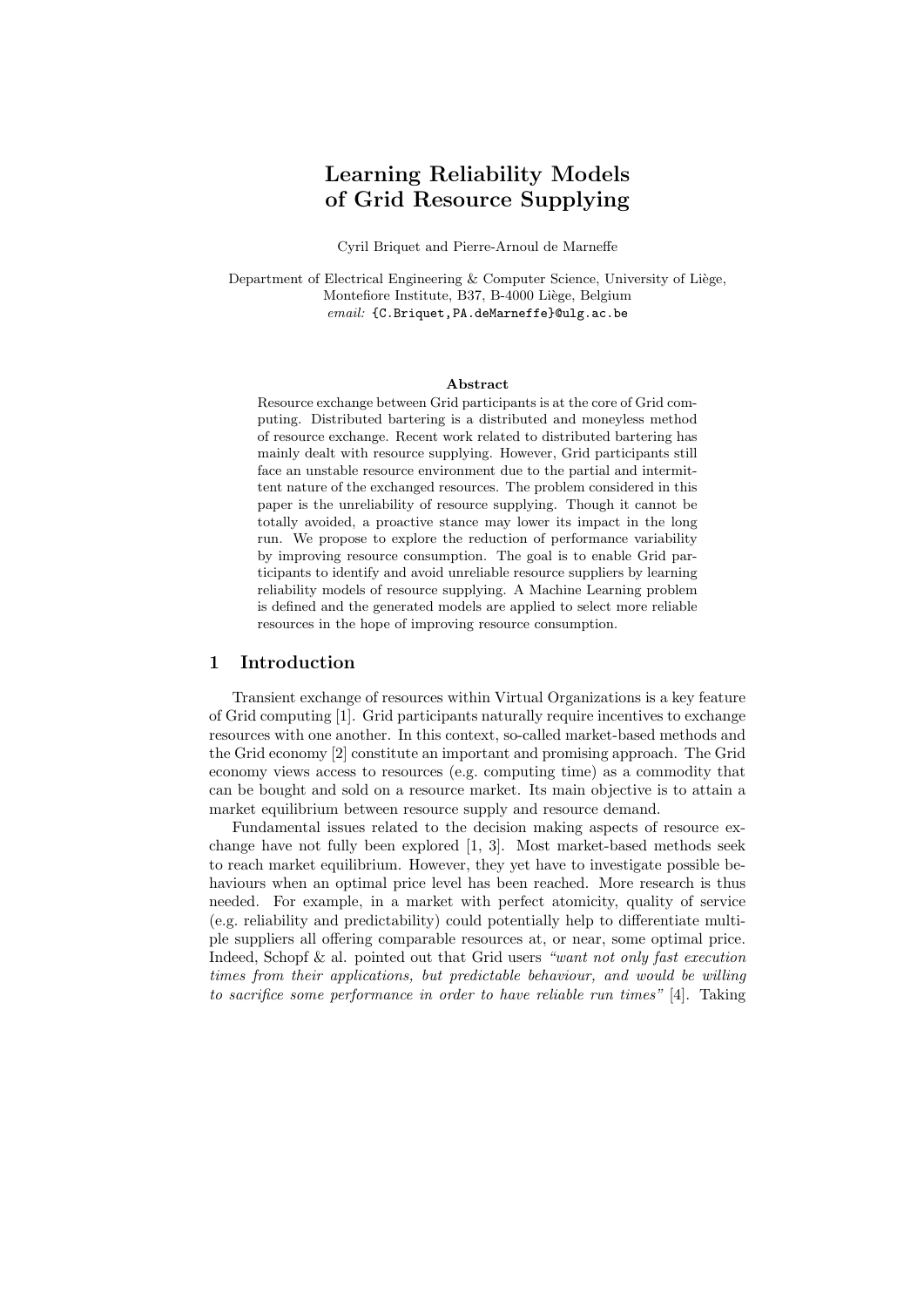into account factors that cannot easily be fitted into resource pricing is, in our opinion as well, a promising idea for future research on resource negotiation.

Most Grid market-based resource exchange methods so far studied, even decentralized ones, rely on some kind of central bank or global currency management organization [5]. We recognize the importance of this approach, especially in Application Service Provider scenarios. At the same time, we argue that there are many noncommercial exchange of resources that are penalized by this dependence upon a central component. Some examples include, but are not limited to: academic departments, subsidiaries of a global corporation, home users willing to pool their resources. Unlike participants in commercial exchange of resources, where sellers and buyers are clearly separated, these Grid participants may act both as resource suppliers (i.e. *sellers*) and resource consumers (i.e. *buyers*).

Such Grid participants do not seek immediate financial profit from the supplying of their own resources. Their main objective is to offer good service to their own users, meaning computing jobs under classical constraints (temporal deadlines, makespan, utilization). To reach this goal, they may want to consume resources from other participants when their own resources cannot handle their job load. They may not be willing or able to pay money for this consumption. They may however be willing to supply their own resources when they don't use them. In this sense, there is no absolute necessity for money-based transactions. We argue that both the overhead induced by a centralized banking component and the unwillingness to pay money call for distributed, moneyless exchange of resources. Such a form of commerce or resource exchange may be referred to [2] as distributed bartering.

Distributed bartering middlewares are beginning to emerge but their decisionmaking aspects have not yet been fully explored. In this paper, we propose to extend a successful middleware, OurGrid [6], with learning capabilities to allow Grid participants to consume more reliable resources. Improved resource consumption will in turn lead to a better servicing of computing requests.

The rest of the paper is structured as follows: Section 2 offers references to related work, Section 3 presents the Network of Favors model on which OurGrid relies for resource exchange, Section 4 defines the Machine Learning problem applied to generate reliability models and Section 5 concludes and discusses future work.

# 2 Related Work

A set of Grid participants exchanging resources with one another may create a cooperative environment [2], but we contend that they may also generate a market-based, competitive environment. In fact, there is no reason for any exchange of resource to be restricted to a cycle-stealing model such as the wellknown Folding@home [7] project. In this context, most Grid participants simply donate resources. In other situations, Grid participants will have to be motivated [2, 5] to contribute resources and may want to compete to consume the best (or most appropriate) resource.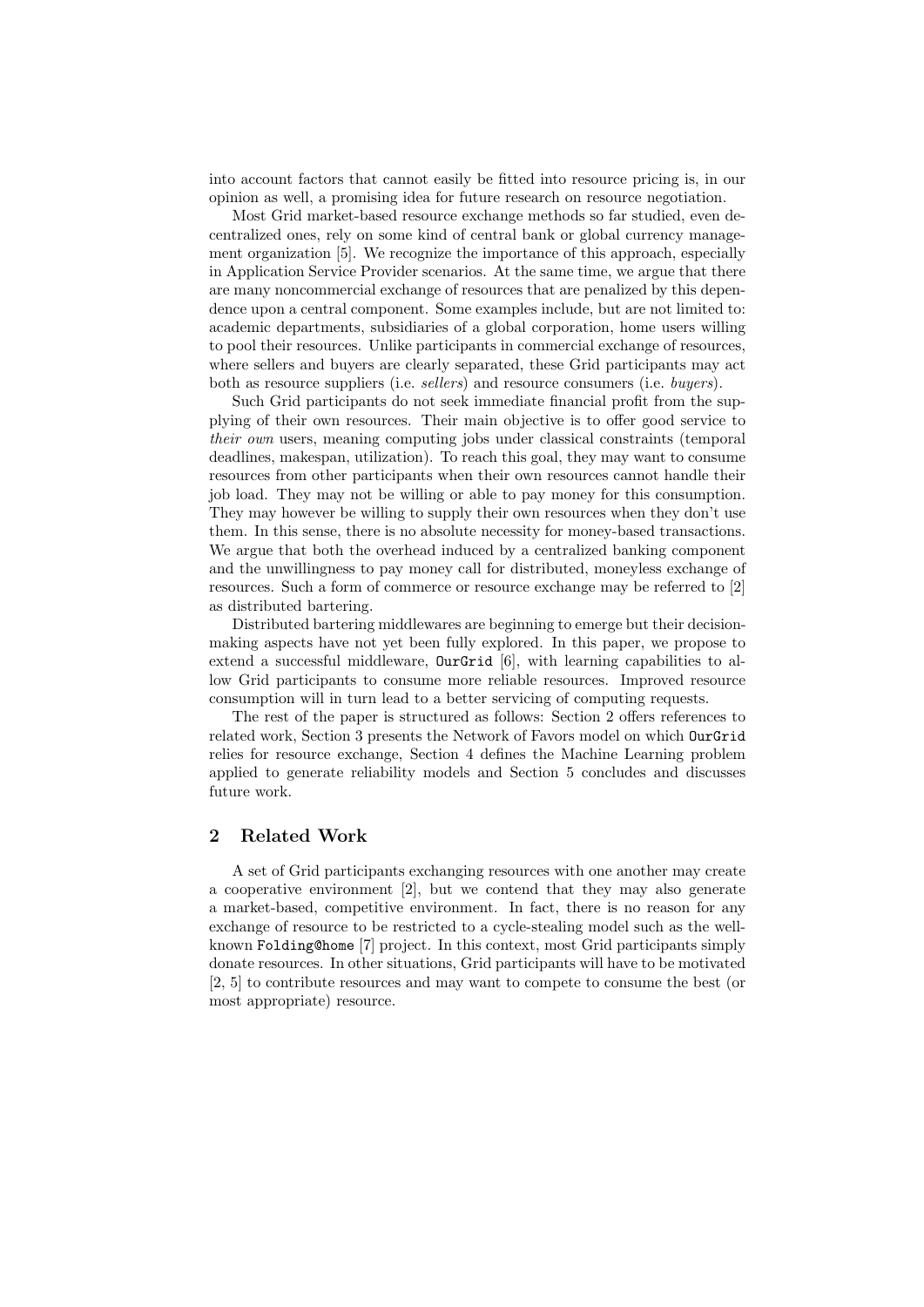Resource negotiation may be performed with different levels of dynamicity: (1) equal priority (identical resource supplying to/consumption from all Grid participants), (2) statically assigned priority (out of band contract between Grid participants), (3) dynamically negotiated priority (explicit or implicit contract between Grid participants). Requirements for scalability and autonomicity call for most dynamic resource negotiation.

Bartering is a form of dynamic, implicit resource negotiation that has recently been gaining more attention. We define bartering as a distributed, moneyless form of resource exchange, which may be competitive. All proposed bartering architectures are not fully distributed. For example, the Faucets middleware [8] is a centralized, zero-sum cluster bartering architecture which relies upon a database located on a central server. Credit is granted to the computing peers to consume resources. A bidding system allows the peers to compete for resource consumption.

Some authors [9] restrict the definition of bartering as a supplying of resource immediately followed by a reciprocal supplying. Our understanding of bartering is closer to their concept of community pattern, which however relates to a local - rather than a global - computing environment.

OurGrid [6], with a focus on a global computing environment, matches pretty well our understanding of bartering. It is a P2P system based on the so-called Network of Favors model. Peers exchange resources with one another and keep their own accounting [10] of resource supplying and consumption. They donate (supply) computational resources  $(=$  make favors) in the hope of reciprocal behavior on behalf of the resource consumers.

Another interesting P2P architecture [11], built on the SHARP system [12] (secure highly available resource peering), envisions a "bartering economy as providing the basis for decentralized growth". Resource discovery and creation of a secure P2P overlay are thoroughly considered. A simple Tit-for-Tat strategy incites resource exchange. It must be noted that the establishment of trust is explicit and requires the deployment of the SHARP system, which is not lightweight. A very interesting fact about this P2P architecture is that bartering is seen as a first step of the evolution of a Grid economy towards currency-based commerce involving the most reliable peers.

GridIS [13] is yet another incentive-based P2P resource exchange system which seeks to optimise job scheduling. It provides incentives to the Grid participants to continue consuming/supplying resources but its focus is mainly on supplier decision making. Resource suppliers may be configured to adopt an aggressive (more potential rewards) or conservative (less risk) job acceptation policy. With respect to job acceptation policy, GridIS may be related to another effort [14] towards better Grid scheduling. This system proposes a resource exchange market with a focus on job acceptation/admission control policy. The idea is to balance risk and reward by considering the opportunity cost of accepting new jobs.

An important issue that is beyond the scope of this paper is resource discovery (more precisely, the matchmaking of resource supply and consumption in the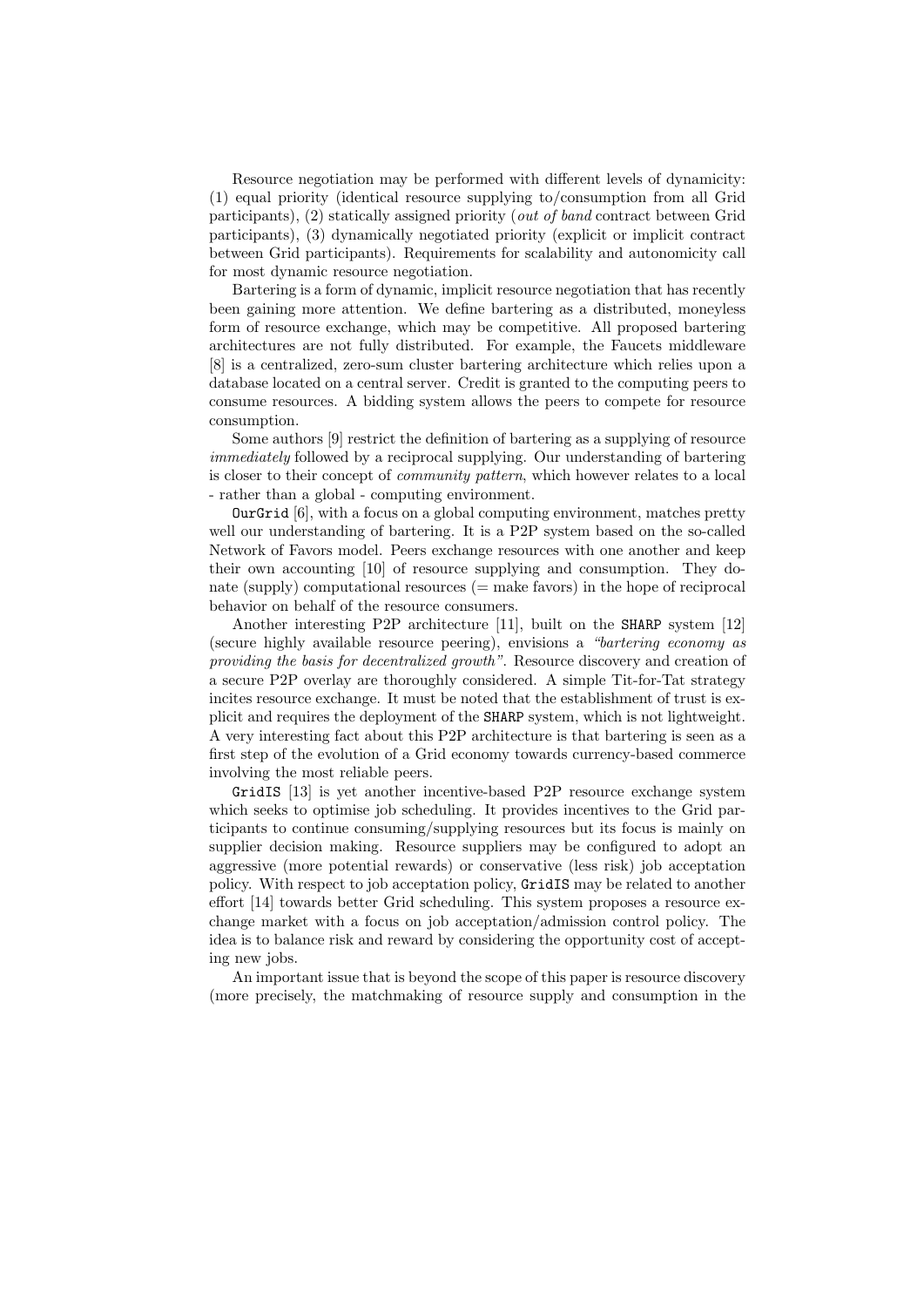bartering system). This aspect of bartering systems (which has been coined the "double coincidence of wants") has been recently studied [15] within a Grid context from a theoretical and graph theory perspective. Most of the bartering middlewares actually being P2P systems (OurGrid, SHARP-based architecture, . . .), they take care of resource discovery by creating overlay networks of peers.

Finally, classical Machine Learning (ML) algorithms (k-NN, Decision Trees, . . .) have successfully been used in Grid resource management systems [3]. For example, instance-based learning algorithms have been applied to generate performance estimators based on task input parameters [16] in the well-known Punch middleware. In a more recent work, reinforcement learning algorithms have been applied to generate performance estimators [17], with a focus on resource consumption. In the latter case, reliability of resource supplying is not taken into account for consumption and a simple FCFS resource supplying policy is used.

## 3 Network of Favors Model

As stated in the previous section, OurGrid [6] is a P2P system based on the so-called Network of Favors model. The peers (Grid participants) supply their non-busy resources (= make favors) to each other in the hope of future reciprocal behaviour on the behalf of the resource consumers.

Each peer acts as both a supplier and a consumer of resources and maintains its own private bookkeeping of exchanged resources (i.e. accounting of the given and received favors). To avoid ID-changing attacks, the favor balances of each peer are always nonnegative. The main goal of favor accounting is to prioritize resource supply in case of conflicting supply requests: priority in supplying is given to the peers who have contributed the most resources in the past. It should be noted that two accounting models [10] are currently considered: (1) a simple, time-based accounting model (biased towards slower resources), where a favor equals the supply time of the given resource and (2) a more robust accounting model, which weighs the supply time with the estimated relative computing power between consumer and supplier.

Whatever the selected accounting model, there is a known problem of possibly asymmetrical accounting. Under certain circumstances, the supplier updates its favor balance while the consumer does not. Over time, biased accounting will result in degraded resource exchange as there will be a skewed perception of reciprocity.

This divergence of accounting will occur in case of task execution failure. Task failure may happen for multiple reasons: (1) supplied resource preemption for local use, (2) supplied resource failure, (3) temporary departure of supplier from the Grid, ... In these situations, the supplier estimates (rightly so) that it has supplied a resource and lost its use for some time before task execution is cancelled. At the same time, the consumer estimates (again rightly so) that the failed task execution has not been of any benefit. Task execution failures obviously degrade performance.

There is explicitly no assumption of QoS or performance guarantees in **OurGrid**.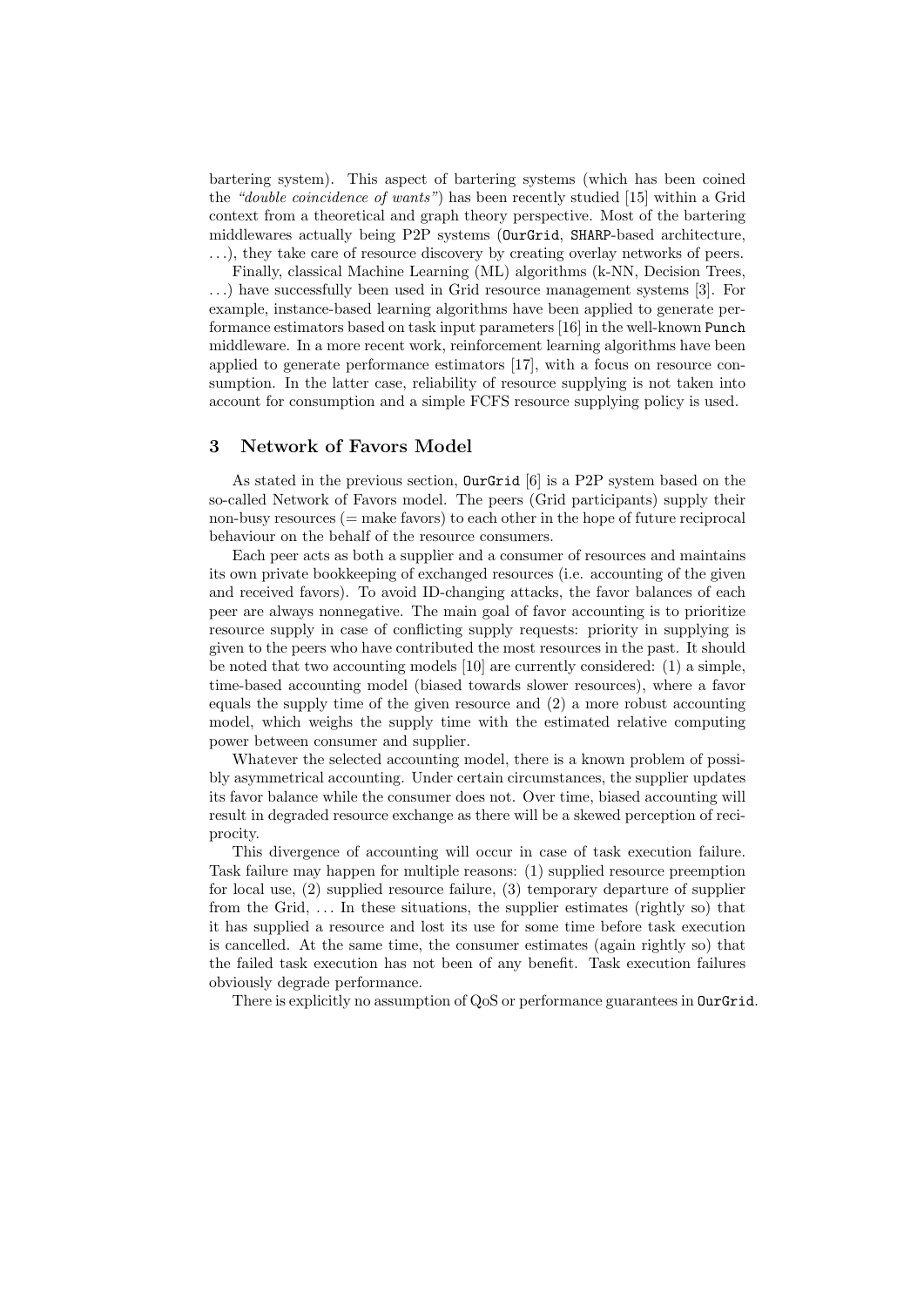However, task replication techniques are proposed to sustain some level of performance. That requires a higher level of resource consumption. An interesting observation [18] is that "adding capacity and reducing variability are, in some sense, interchangeable options". We thereby propose to explore variability reduction as a complementary approach to improve performance stability in bartering middlewares, particularly OurGrid.

# 4 Towards Better Resource Consumption

The core of the considered resource accounting problem is a lack of reliability in resource supplying. Resource unreliability leads to task incompleteness, which causes asymmetrical accounting and delays the delivery of value to resource consumers. The Network of Favors is a satisfactory model, mainly concentrating on resource supplying. However, we argue that accounting for completed work is not enough. The quality of resource supplying should be taken into consideration and modelled so that peers avoid as much as possible to contract with unreliable peers. In other words, even if there is no assumption of QoS, we want to establish a way for peers to preferably contract with other peers that will give them uninterrupted service. This would support the idea of encoding the negotiated quality of experience [1]. We propose to extend the resource exchange model and reduce variability in task execution by better consuming resources. The goal is threefold: (1) to define resource unreliability, (2) to allow each peer to identify unreliable resources/peers and (3) to make each peer choose (when there is a choice) to consume the most reliable resource (which of course depends on the perspective of each peer). The requirements of avoiding explicit negotiation schemes and centralized organization are taken into account by taking advantage of the independence of peers in the P2P system.

The context of a P2P system with independent peers and without trust frames the available management data to what can be independently observed by the peers. The most important information is the outcome of remote task execution: successful, cancelled, rejected. It should be noted that we do not distinguish between task failure and task preemption. Another important information is the time spent between task submission and outcome. This information is important when the task completes successfully ( $=$  execution time) as well as when it does not  $(=\text{failure time}).$ 

The negotiation state of a (consumer) peer when submitting a given task is also available: favor balance with every other peer, total resource consumption and supplying with every other peer, success ratio (task execution success count divided by task submission count) of each individual peer. A short temporal window representing recent history may be generated for each of these attributes: resource consumption or supplying time, success ratio, . . . for the last X task submissions to/execution for every other peer. The mean favor balance, the mean consumption or supplying time,  $\dots$  during the last X task submissions to/execution for every other peer may also be computed. The global state of the peer network may also be taken into account by computing means of some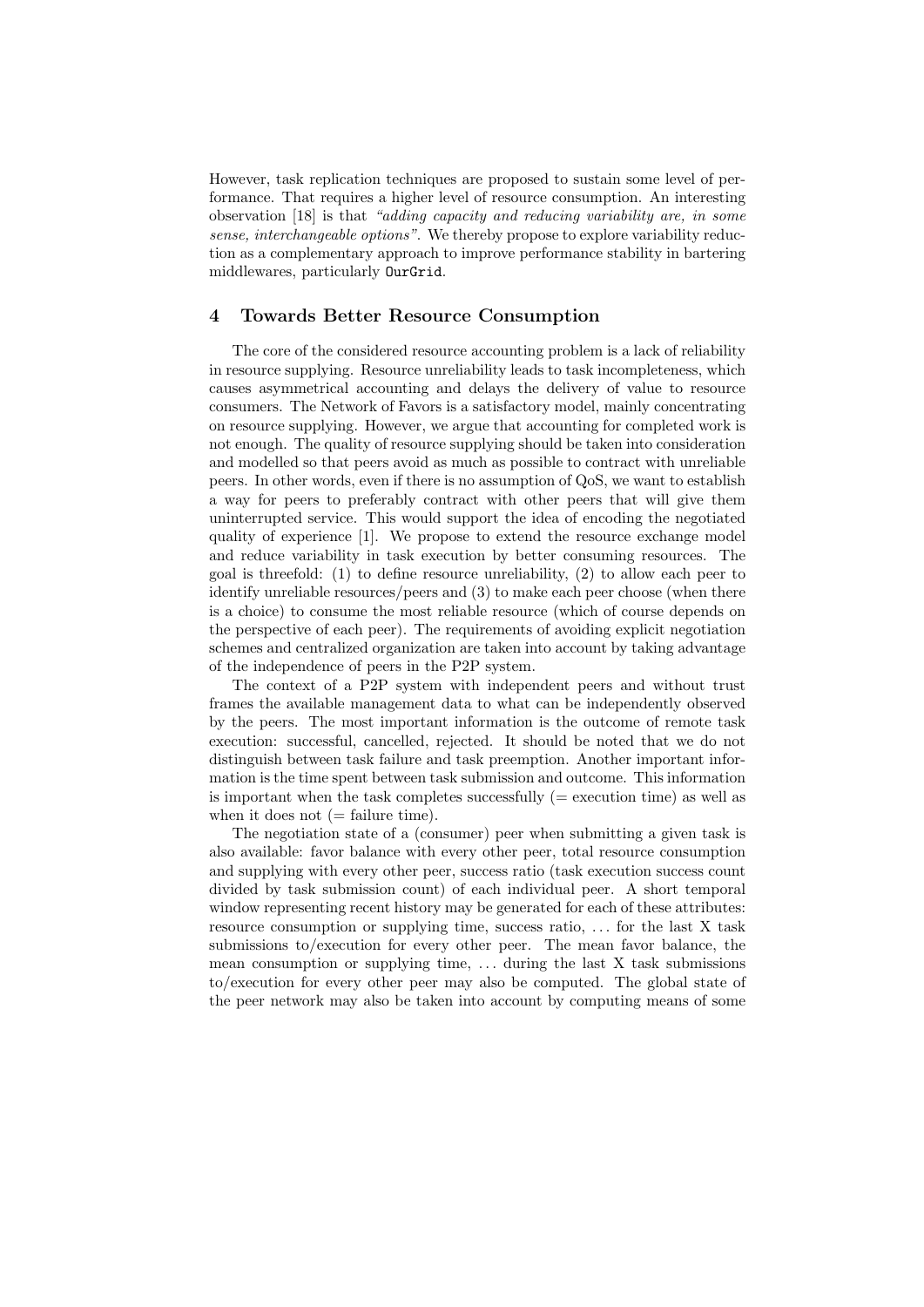of these variables across all peers (mean recent success ratio, . . .). This would allow to estimate the global load of the peer network and distinguish abnormal task execution failure from more regularly unreliable supplying behaviour.

Of course, task-related information such as input parameters and static performance benchmarks may also be used, when available.

All this data may be stored by each peer in a database, with a vector of attributes stored for each task. For a given peer, let

- $p_i$  = another peer
- $t_j =$  a task to execute remotely

•  $a(o)$  = vector of attributes of task  $t_j$  run on  $p_i$ 

where  $o$  (an object of the database) represents a task  $t_i$  executed on the peer  $p_i$  and  $a(o)$  the vector storing all related data. The database objects may be represented as lines and the attributes as columns.

| $a_0(o_1)$      | $ a_1(o_1)  a_2(o_1)$ |            | $\cdots$ | $a_{N-1}(o_1)$ | $\ c(o_1)\ y(o_1)$   |              |
|-----------------|-----------------------|------------|----------|----------------|----------------------|--------------|
| $a_0(o_2)$      | $+a_1(o_2)$           | $a_2(o_2)$ | $\cdots$ | $a_{N-1}(o_2)$ | $\parallel$ $c(o_2)$ | $  y(o_2)  $ |
| $a_0$ ( $o_3$ ) | $a_1(o_3)$            | $a_2(o_3)$ | $\cdots$ | $a_{N-1}(o_3)$ | $c(o_3)$             | $y(o_3)$     |
| $\cdots$        |                       |            |          |                |                      |              |

How should we define and identify unreliability from this data ? We want to predict the outcome of a task submitted to a given peer and its execution time when the outcome is successful. We may define  $c(.)$  as the reliability classification function from the perspective of the consumer peer and  $y(.)$  as the runtime regression function. They both are functions of the objects of the database (i.e a task), which is adequately projected to exclude the function output from the vectors of attributes. For a given peer, let

- $c(a(o)) = \{$  successful, cancelled, rejected  $\}$
- $y(a(o)) =$  task execution time

We define the identification of unreliable resource supplying as a Machine Learning problem:

• given a finite set of examples  $(a(o), c(a(o)))$ , find a decision model  $d(a(o))$  as close as possible to  $c(a(o))$ .

We may then define an estimator of execution performance, also as a Machine Learning problem:

• given a finite set of examples  $(a(o), y(a(o)))$ , find a regression model  $r(a(o))$ as close as possible to  $y(a(o))$ .

As the reliability of peers evolves over time, the models must be periodically refreshed or rebuilt.

To generate the decision and regression models, we propose to use classical ML algorithms. With regards to the use of ML algorithms in resource management, what distinguishes our work from past research is the combination of (1) using distributed bartering, (2) taking into account the supplying reliability and (3) using data collected only from independent observation rather than from a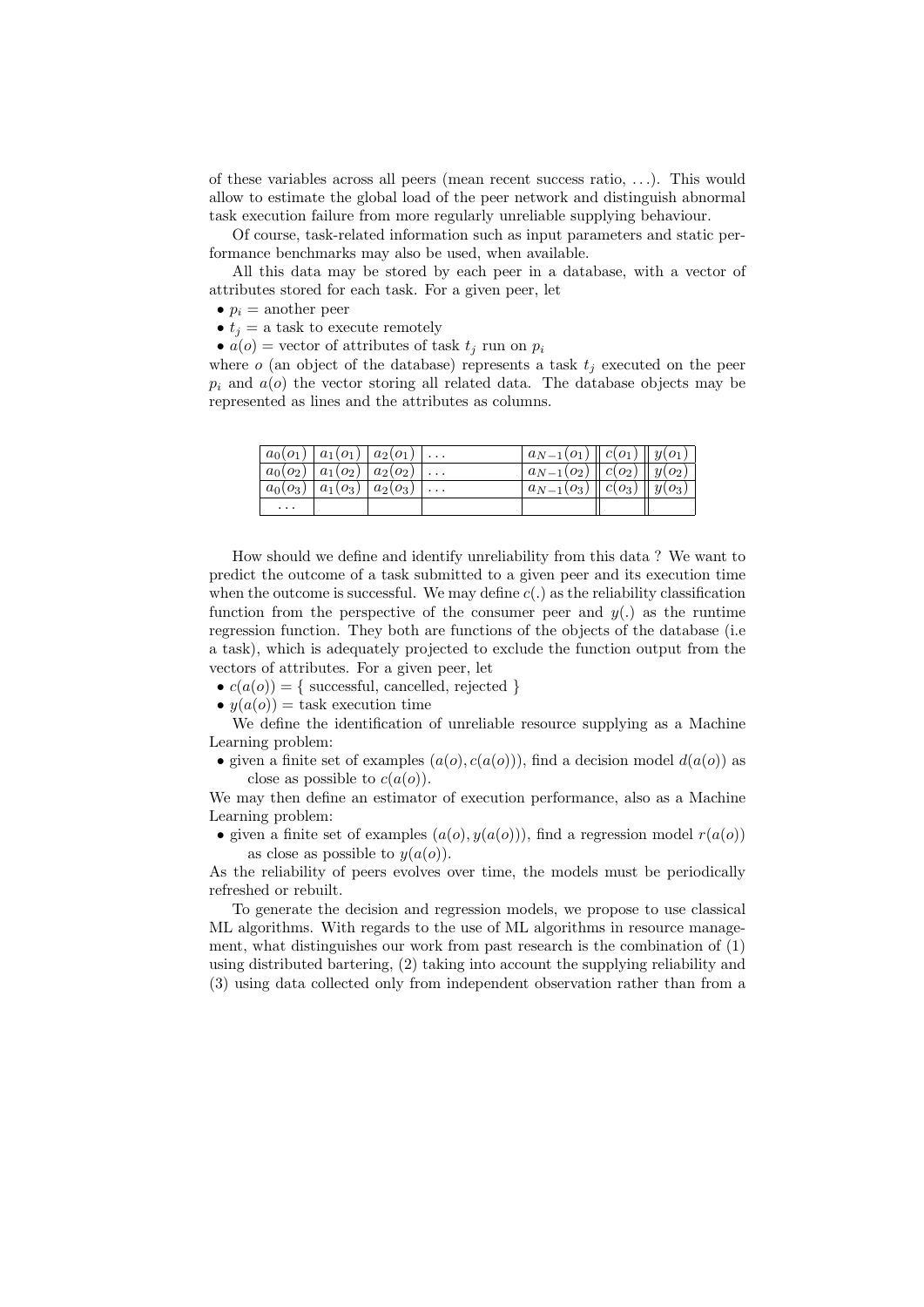resource monitoring system (local or system-wide). Moreover, the Grid environment considered in this paper is much more dynamic than previously considered cluster environments.

We then propose that each peer prioritizes other peers based on their reliability first and then given their expected performance. The coupling of reliability and performance estimation effectively enables a peer to consume resources from the peers perceived as the most reliable. This makes peers avoid consumption of fast but unreliable resources, which would probably fail during task execution and therefore lead to delays due to task re-execution.

Besides, the absence of assumption of QoS precludes the enforcement of hard scheduling deadlines. However, with our proposal it is possible to estimate if such a deadline will be met if a given task is executed on a given peer.

# 5 Conclusions & Future Work

This paper has thoroughly presented Grid resource exchange based on distributed bartering, which we define as a distributed, moneyless form of resource exchange. The state of the art has been presented along with a known problem yet to be solved, the asymmetry of resource accounting. This problem is the result of supplying unreliability, in other words, the failure of task execution by supplied resources.

Most resource exchange related work has focused on resource supplying. In particular, prioritizing resource supplying has been considered from various perspectives. Our work focuses on resource consumption and its prioritizing. Related work shows that using Machine Learning algorithms to generate performance estimators is a valid idea. We have therefore proposed to use ML algorithms to generate reliability models of resource supplying. These models may then be used to prioritize resource consumption so as to avoid peers who show good performance but lack supplying reliability.

To conclude, our proposal of using ML algorithms to improve resource exchange combines several interesting features: distributed bartering, the consideration of supplying reliability to improve consumption and the use of management data collected without support of a resource monitoring system.

In our future work, we will explore the performance and precision of different combinations of learning algorithms and attribute vectors. We will also investigate further application of reliability modelling. In particular, it would be interesting for peers to build models of their own supplying reliability and consumption patterns. This would thereby allow us to study the linking of consumption and supplying models and perhaps eventually lead to improved resource exchange performance.

Acknowledgements. We want to thank Krzysztof Rzadca for his support and for pointing out excellent references. We also want to thank Sébastien Jodogne for his support and insights. Finally, we want to thank Claire Kopacz and Elisabeth Spilman for the linguistic review.